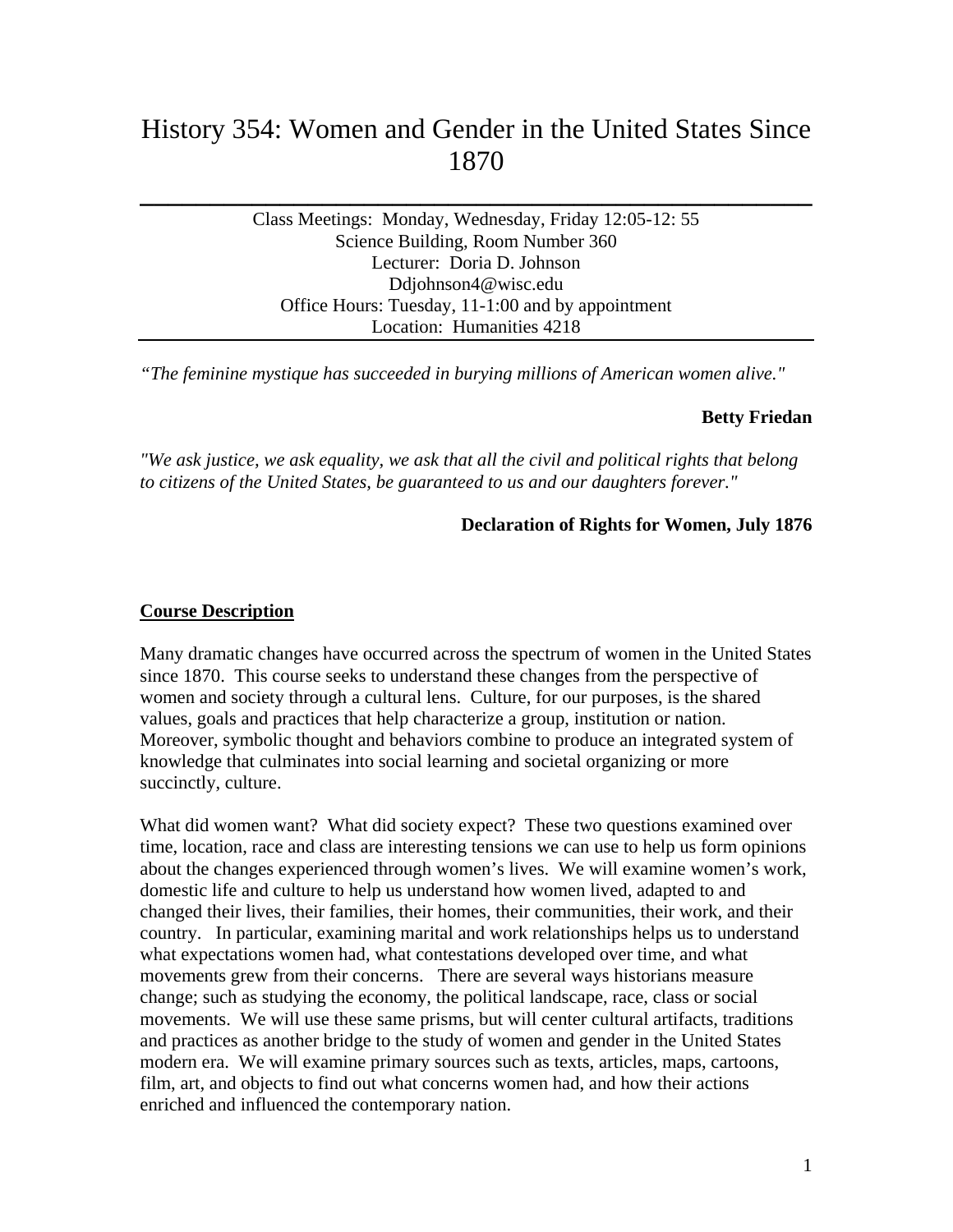## **Participation Requirements:**

Women's history grew from the feminist movement, and thus this course will continue in the tradition of that collaborative effort. This means, quite simply, that our format is discussion based. Our mid-size environment allows us to share our unique perspectives of course materials; books, primary sources, personal observations and knowledge. That said, you are required to bring a written question or observation from the assigned readings to each class meeting on Mondays and Wednesdays. You do not need to turn this in, but you must be prepared to read the statement to the class occasionally when called upon, or if you feel compelled to volunteer your observation. Please bring your questions/observations to our Friday discussions, as well.

The success of this class is predicated on your attendance and readiness to engage the discussion and material. That said, you may only take notes on paper. **THERE ARE NO ELECTRONICS ALLOWED IN THIS CLASS**. (If there is a special need granted by the university, such as a disability, please see Doria individually.) If you have ideas on how I can adjust the teaching material to make note-taking more friendly, I am thrilled to hear your suggestions.

#### **Required Texts:**

Glenda E. Gilmore, *Women and the Politics of White Supremacy in North Carolina, 1896-1920* (Chapel Hill: University of North Carolina Press, 1996)

Nan Enstad, *Ladies of Labor, Girls of Adventure: Working Women, Popular Culture, and Labor Politics at the Turn of the Century* (New York: Columbia University Press, 1999)

Ji-Yeon Yuh, *Beyond the Shadow of Camptown: Korean Military Brides in America* (New York: New York University Press, 2002)

Mary Crow Dog, *Lakota Woman* (Harper Perennial, 1991)

Annelise Orleck, *Storming Caesars Palace: How Black Mothers Fought Their Own War on Poverty* (Boston: Beacon Press, 2005)

*Major Problems in United States Women's History, 4th Edition*, ed. Mary Beth Norton and Ruth M. Alexander (Boston: Houghton Mifflin, 2007)

*Available at: A Room of One's Own Bookstore, 307 W Johnson St, Madison, WI* 

#### **Assignments, Absences and Grading:**

Students are required to attend class regularly and to contribute to discussions and to submit college-level, analytical papers that demonstrate command of the readings, lectures, sources, and discussions.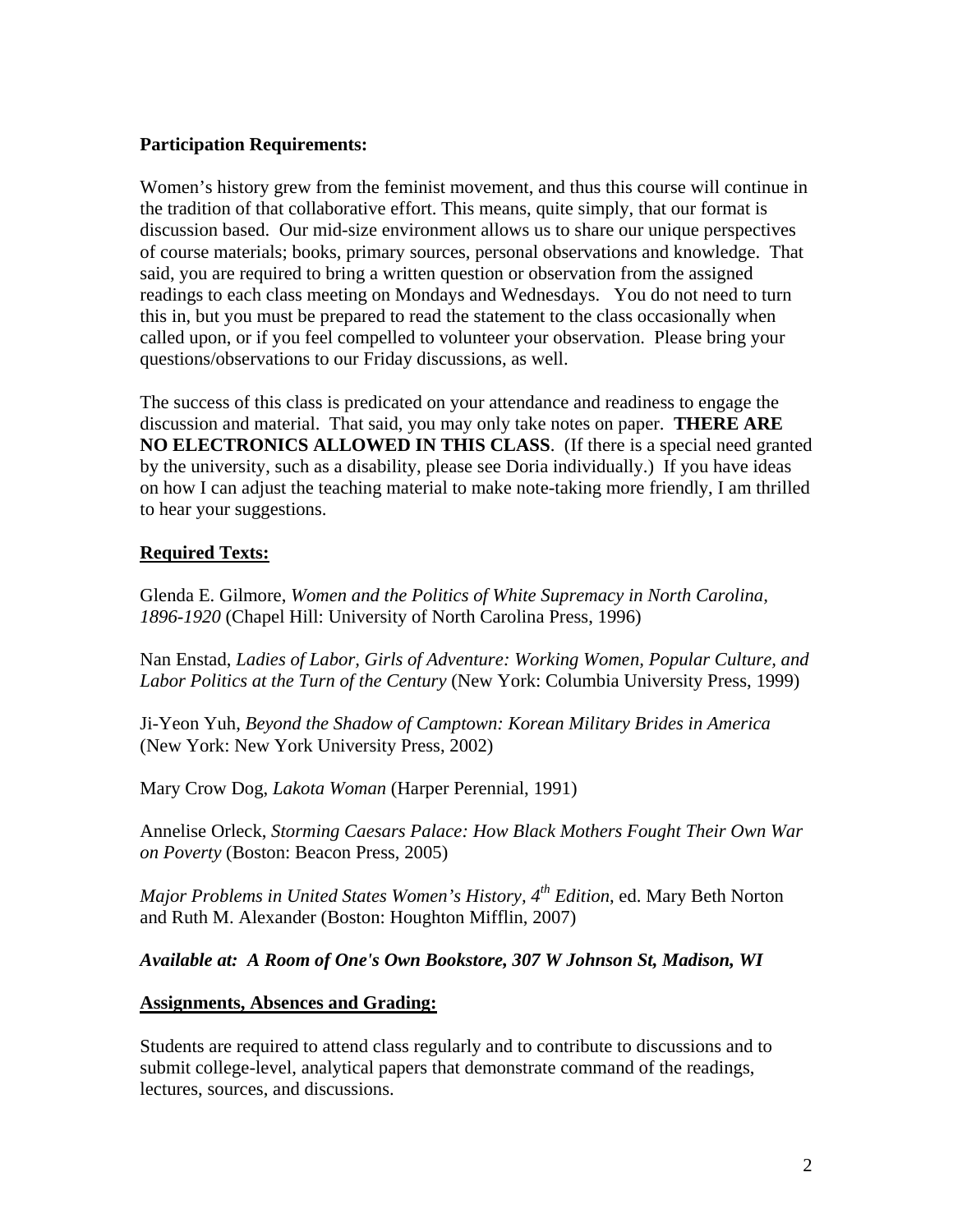Excessive absences (2-3) will significantly affect your final grade, and may cause you to fail the course. Please contact me if you need to miss a class.

5-short papers **(3-4 pages each, double spaced, 1-inch margins, 12 point font, Times New Roman)**: 15% each (worth 15-points each) Class attendance, participation and discussion: 25% (INCLUDING THE WOMEN'S CONFERENCE). You will receive each essay question ten days before the due date. You must submit a hard copy of your papers-- only. NO EXCEPTIONS. Each late paper, with permission, will lose one grade per day.

## *A note about grading:*

Your work for this class will be evaluated accordingly: An "A" denotes work of **unusually** outstanding quality. A "AB" is given for work that exceeds assignment expectations. A "B" is given for work that *exceeds most* assignment expectations. A "BC" is given for work that satisfactorily meets *all assignment expectations*. A "C" is given for work that **meets most** of the assignment expectations. A "CD or "D" is issued for work that falls short of meeting assignment expectations. An "F" represents incomplete or unacceptable work. If you are ever unclear about what is expected on any of the assignments please come and see me.

*\* denotes articles are available at Learn@ UW* 

# **Week 1 (January, 18th) The Study of (***Little***) Women's History**

Wednesday *Introduction, no reading.*  Friday: Lecture/Discussion *Reading: Major Problems in American Women's History, Chapter 1 and \*Elsa Barkley Brown, "Polyrhythms and Improvisation: Lessons for Women's History."* 

# **Week 2 (January, 24th ) Race AND Gender**

Monday: Lecture *Reading: \*Louise M. Newman, "Women's Rights, Race and Imperialism in U.S. History, 1870-1920"*  Wednesday: Lecture *Reading*: *Gender and Jim Crow, Intro, Chapters 1-4.*  Friday: DISCUSSION

## **Week 3 (January 31) Jim Crow was Married (with siblings and offspring!)**

Monday: FILM—Ida B. Wells: Passion for Justice *Reading: CLASS HANDOUT*  Wednesday: Lecture—Anti-Lynching *Reading: Gender and Jim Crow, Chapters 5-end.*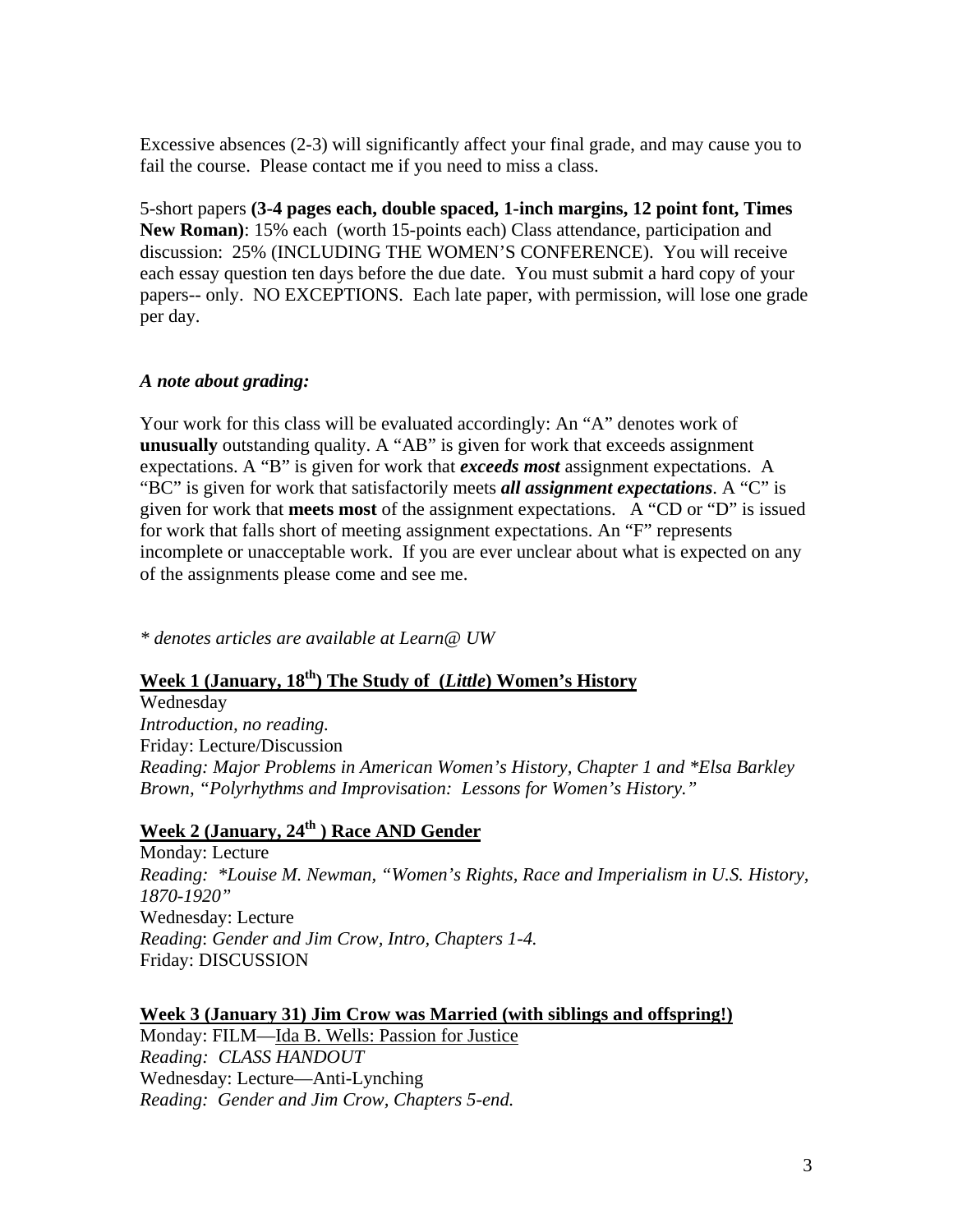#### Friday: DISCUSSION

#### **Week 4 ( February 7th) Women and Work**

Monday: Lecture *Reading: Major Problems, Chapter 10. \*Tara W. Hunter, "Work that Body": African American Women, Work, and Leisure in Atlanta and the New South"*  Wednesday: Lecture *Reading: Ladies of Labor, Intro, and Chapters 1-3*  Friday: DISCUSSION *\*FIRST PAPER DUE, FEBRARY 11TH*

## **Week 5 (February 14<sup>th</sup>) Reading Culture**

 Monday: Lecture *Reading: \*Jennifer Guglielmo, "Transnational Feminism's Radical Past: Lessons from Italian Women Anarchists in Industrializing America."* Wednesday: Lecture *Reading: Ladies of Labor: Chapters 4-conclusion.*  Friday: DISCUSSION

#### Week 6 (February, 21<sup>st</sup>) Clubs, Organizing and Politics

Monday: Lecture. \**Reading: Judy Yung, "Unbound Feet: Chinese Women in the Public Sphere."*  Wednesday: Lecture, *Reading: Major Problems, Chapter 11.*  Friday: DISCUSSION

# **\*SECOND PAPER DUE, FEBRUARY 25TH**

# Week 7 (February, 28<sup>th</sup>) The Roaring 20's

Monday: Lecture, *Reading: \* Kathy Peiss, Making Faces: The Cosmetics Industry and the Cultural Construction of Gender, 1890-1930.* Wednesday: Lecture, *Reading: Major Problems, Chapter 12, \* Vicki L. Ruiz, "Star Struck": Acculturation, Adolescence, and the Mexican American Woman, 1920-1950."*  Friday DISCUSSION

#### **Week 8 (March 7th) Killing Mother: Prescriptive Dilemmas and American Film**

Monday: Film, Imitation of Life. *Reading: Major Problems, Chapters 13 and 14.*  Wednesday: Conclusion, Imitation of Life . Friday: DISCUSSION

## **\*SPRING BREAK MARCH 13-17TH**

**Week 9 (March 21st) Marriage** 

Monday: Lecture. *Reading: \*Alice Yang Murray, "Ilse Women and the Early Korean American Community: Redefining the Origins of the Feminist Movement"* and class handout.